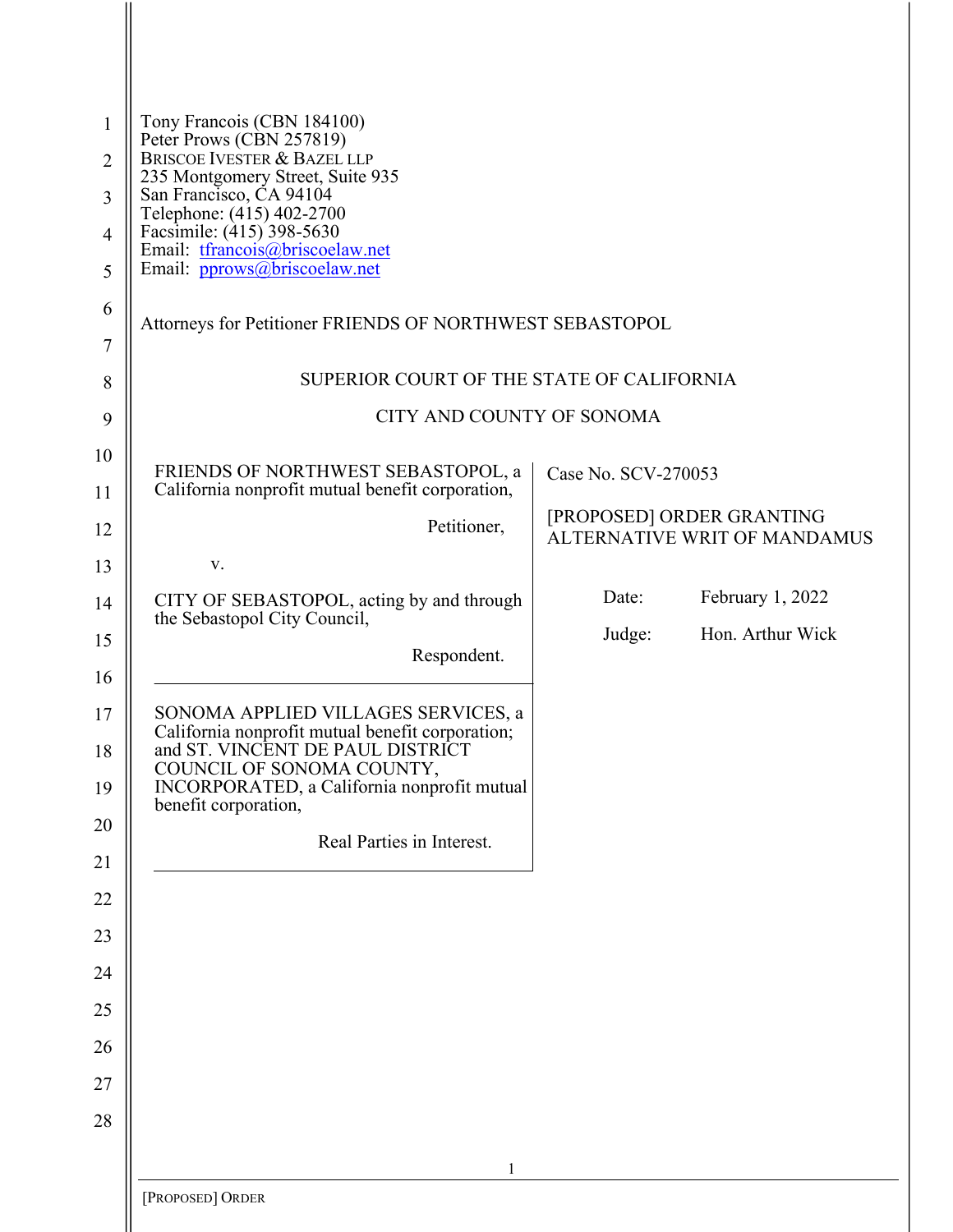| 1              |                                                                                                   |  |  |
|----------------|---------------------------------------------------------------------------------------------------|--|--|
| $\overline{2}$ | [PROPOSED] ORDER                                                                                  |  |  |
| 3              | GOOD CAUSE APPEARING it is ordered that:                                                          |  |  |
| 4              | 1. An alternative writ of mandamus should issue directing respondent City of Sebastopol, at its   |  |  |
| 5              | first opportunity, to set aside its November 30, 2021 decision to move an RV encampment           |  |  |
| 6              | project from Morris Street, Sebastopol, to private property at 845 Gravenstein Highway, or in     |  |  |
| 7              | the alternative to show cause in this Court, by February 16, 2022, at 3pm in Courtroom 17,        |  |  |
| 8              | why it has not done so;                                                                           |  |  |
| 9              | The alternative writ of mandamus may be served by email;<br>2.                                    |  |  |
| 10             | Any points and authorities in opposition to the issuance of a peremptory writ of mandamus<br>3.   |  |  |
| 11             | shall be filed and served by email within 5 days after service of the alternative writ of         |  |  |
| 12             | mandate, or by February 8, whichever is later;                                                    |  |  |
| 13             | 4. Any reply shall be filed and served by email within 2 days after service of any oppositions;   |  |  |
| 14             | 5. If respondent City of Sebastopol has not set aside its decision, a hearing on the merits shall |  |  |
| 15             | be held on February 16, 2022, at 3pm in Courtroom 17.                                             |  |  |
| 16             |                                                                                                   |  |  |
| 17             | IT IS SO ORDERED.                                                                                 |  |  |
| 18             |                                                                                                   |  |  |
| 19             | Date:<br>Judge of the Superior Court                                                              |  |  |
| 20<br>21       |                                                                                                   |  |  |
| 22             |                                                                                                   |  |  |
| 23             |                                                                                                   |  |  |
| 24             |                                                                                                   |  |  |
| 25             |                                                                                                   |  |  |
| 26             |                                                                                                   |  |  |
| 27             |                                                                                                   |  |  |
| 28             |                                                                                                   |  |  |
|                | 2                                                                                                 |  |  |
|                | [PROPOSED] ORDER                                                                                  |  |  |
|                |                                                                                                   |  |  |

 $\mathop{\rm II}\nolimits$